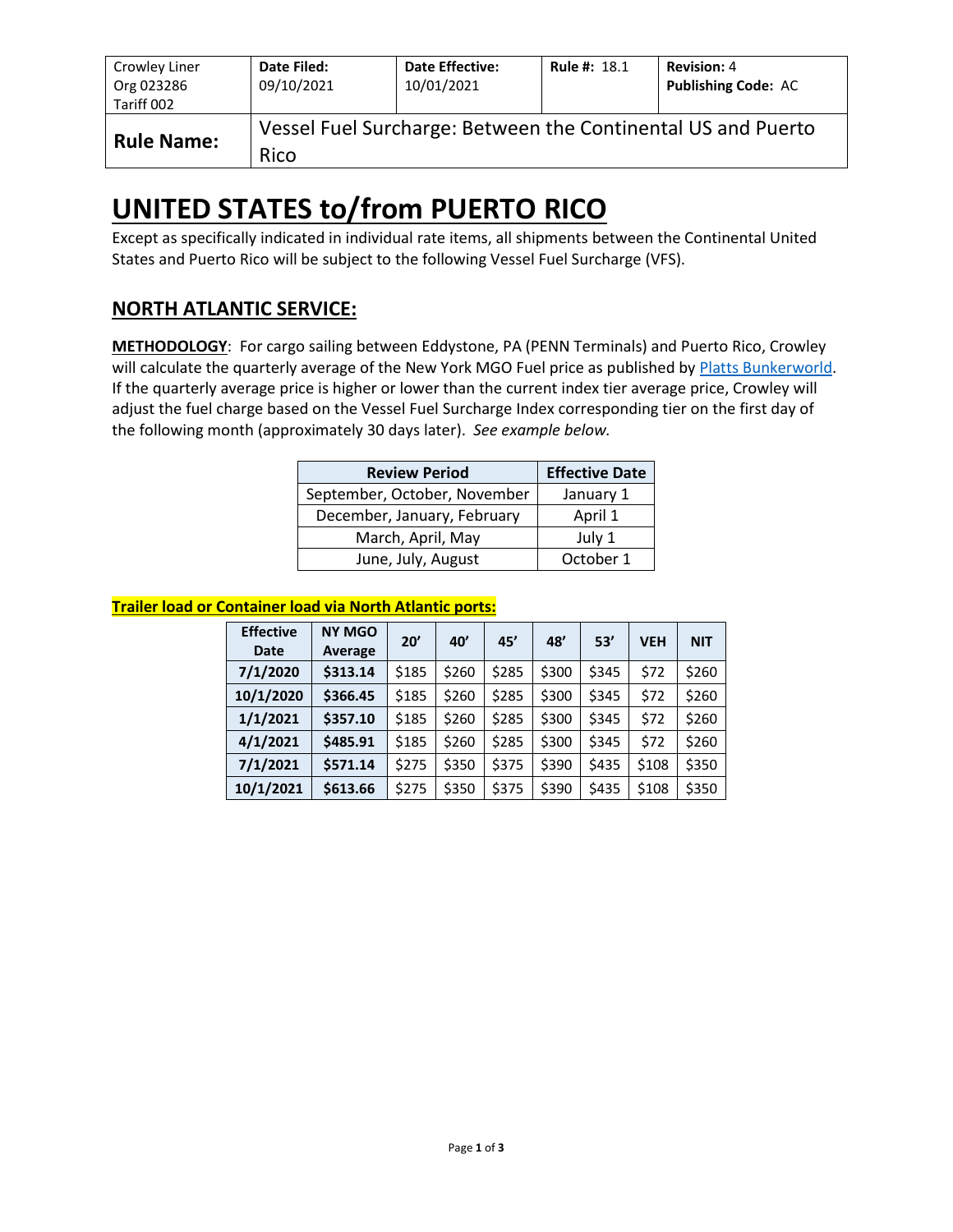| Crowley Liner<br>Org 023286<br>Tariff 002 | Date Filed:<br>09/10/2021 | <b>Date Effective:</b><br>10/01/2021 | <b>Rule #: 18.1</b> | <b>Revision: 4</b><br><b>Publishing Code: AC</b>             |
|-------------------------------------------|---------------------------|--------------------------------------|---------------------|--------------------------------------------------------------|
| <b>Rule Name:</b>                         | Rico                      |                                      |                     | Vessel Fuel Surcharge: Between the Continental US and Puerto |

### **SOUTH ATLANTIC SERVICE:**

**METHODOLOGY**: For cargo sailing between Jacksonville, FL and Puerto Rico, Crowley will use a combination of two indexes to calculate the quarterly average. We will utilize New York MGO Fuel price as published by **Platts Bunkerworld** and Henry Hub's Natural Gas (LNG) price as published by the U.S. [Energy Information Administration.](https://www.eia.gov/dnav/ng/hist/rngwhhdD.htm) The index will be weighted 85% LNG and 15% MGO.

Crowley will adjust the fuel based on the change in fuel price on a quarterly basis per the below:

| <b>Review Period</b>         | <b>Effective Date</b> |
|------------------------------|-----------------------|
| September, October, November | January 1             |
| December, January, February  | April 1               |
| March, April, May            | July 1                |
| June, July, August           | October 1             |

#### **Trailer load or Container load via South Atlantic ports:**

| <b>Effective</b><br>Date | <b>NY MGO</b><br>Average                                                                              | <b>LNG</b><br>Average | 20'   | 40'   | 45'   | 48'   | 53'   | <b>VEH</b> | <b>NIT</b> |  |  |
|--------------------------|-------------------------------------------------------------------------------------------------------|-----------------------|-------|-------|-------|-------|-------|------------|------------|--|--|
| 7/1/2020                 | \$313                                                                                                 | \$1.76                | \$185 | \$260 | \$285 | \$300 | \$345 | \$72       | \$260      |  |  |
| 10/1/2020                | \$366.45                                                                                              | \$1.90                | \$185 | \$260 | \$285 | \$300 | \$345 | \$72       | \$260      |  |  |
| 1/1/2021                 | \$357.10                                                                                              | \$2.30                | \$262 | \$337 | \$362 | \$377 | \$422 | \$103      | \$337      |  |  |
|                          | \$485.91                                                                                              | \$2.80                | \$338 | \$413 | \$438 | \$453 | \$498 | \$133      | \$413      |  |  |
| 4/1/2021                 | Removed 5 days from LNG average, as it increased the average to \$3.52, due to the 2021 winter storm. |                       |       |       |       |       |       |            |            |  |  |
| 7/1/2021                 | \$571.14                                                                                              | \$2.73                | \$313 | \$388 | \$413 | \$428 | \$473 | \$123      | \$388      |  |  |
| 10/1/2021                | \$613.66                                                                                              | \$3.72                | \$348 | \$423 | \$448 | \$463 | \$508 | \$138      | \$423      |  |  |

#### **SOUTH ATLANTIC SERVICE CALCULATION**

| <b>CALCULATION STEPS:</b> |                                                                   |                                                                | <b>CALCULATION EXAMPLE:</b>                                      |        |       |       |       |       |       |            |            |  |
|---------------------------|-------------------------------------------------------------------|----------------------------------------------------------------|------------------------------------------------------------------|--------|-------|-------|-------|-------|-------|------------|------------|--|
| 1.                        | Calculate MGO Quarterly average                                   |                                                                | MGO Average: \$530/MT                                            |        |       |       |       |       |       |            |            |  |
|                           |                                                                   | MGO Corresponding Tier: \$500-\$559                            |                                                                  |        |       |       |       |       |       |            |            |  |
| 2.                        | Find the corresponding tier on the MGO index                      |                                                                | From                                                             | То     | 20'   | 40'   | 45'   | 48'   | 53'   | <b>VEH</b> | <b>NIT</b> |  |
|                           |                                                                   |                                                                | \$500                                                            | \$559  | \$230 | \$305 | \$330 | \$345 | \$390 | \$90       | \$305      |  |
| 3.                        | Multiply the 40' amount by 15% (round up)                         | MGO 40' $\rightarrow$ \$305 x 15% = \$45.75 $\rightarrow$ \$46 |                                                                  |        |       |       |       |       |       |            |            |  |
| 4.                        | Calculate the LNG Quarterly average                               |                                                                | LNG Average: \$2.30/MMBTU                                        |        |       |       |       |       |       |            |            |  |
|                           |                                                                   | LNG Corresponding Tier: \$2.26-\$2.50                          |                                                                  |        |       |       |       |       |       |            |            |  |
| 5.                        | Find the corresponding tier on the LNG index                      |                                                                | <b>From</b>                                                      | Tο     | 20'   | 40'   | 45'   | 48'   | 53'   | <b>VEH</b> | <b>NIT</b> |  |
|                           |                                                                   |                                                                | \$2.25                                                           | \$2.49 | \$235 | \$310 | \$335 | \$350 | \$395 | \$92       | \$310      |  |
| 6.                        | Multiply the 40' amount by 85% (round up)                         |                                                                | LNG 40' $\rightarrow$ \$310 x 85% = \$263.50 $\rightarrow$ \$264 |        |       |       |       |       |       |            |            |  |
| 7.                        | Add steps 3 and 6 together (round up)                             | $$46 + $264 = $310$                                            |                                                                  |        |       |       |       |       |       |            |            |  |
| 8.                        | Calculate the difference from step 7 to current<br>40' fuel level | $$310 - $260$ (CURRENT 40' LEVEL) = +\$50 for the 40' LEVEL    |                                                                  |        |       |       |       |       |       |            |            |  |
| 9.                        | Repeat for each equipment size or type                            |                                                                | Repeat for each equipment size or type                           |        |       |       |       |       |       |            |            |  |